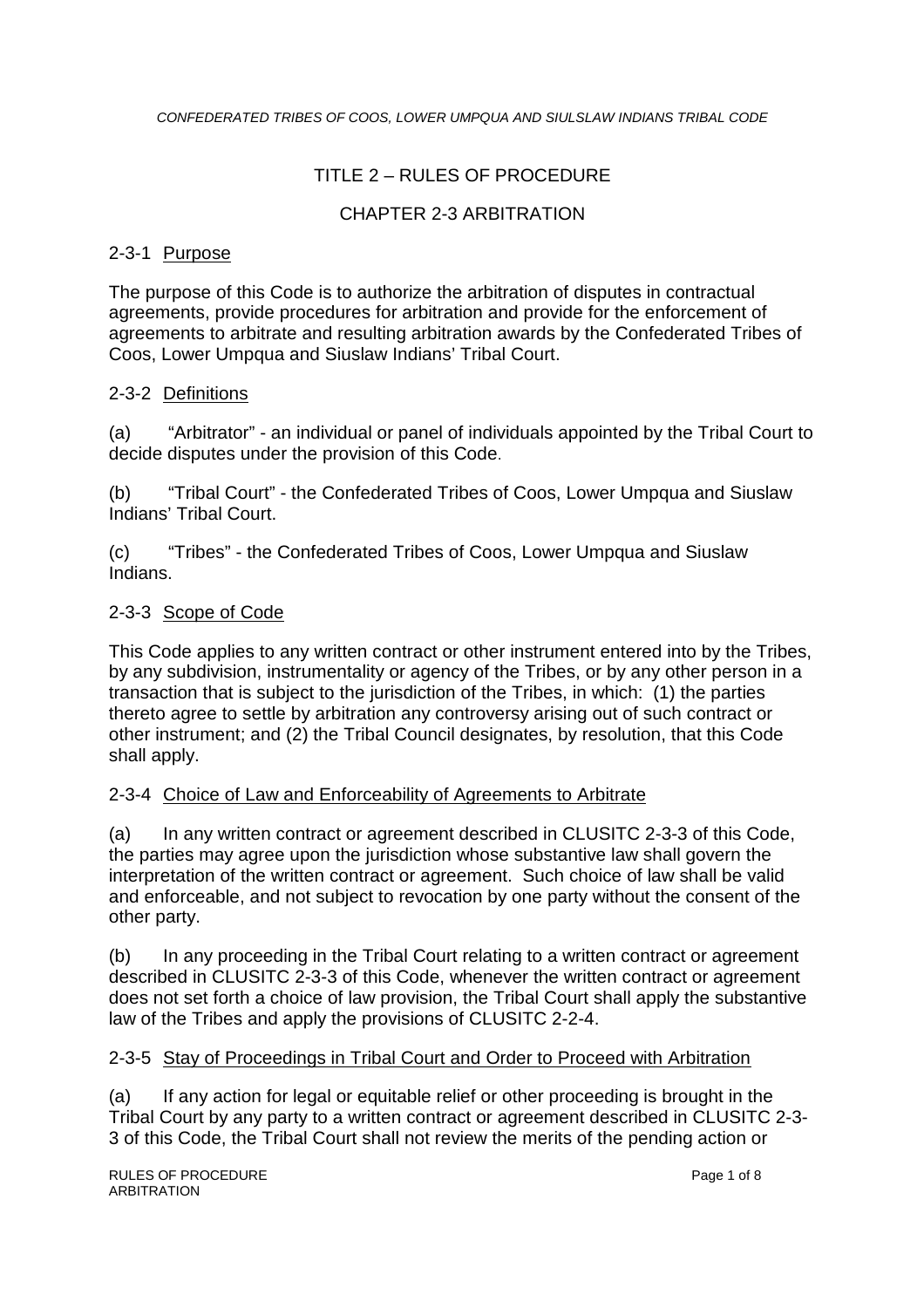proceeding, but shall stay the action or proceeding until an arbitration has been had in compliance with the written contract or agreement.

(b) A party to a written contract or agreement described in CLUSITC 2-3-3 of this Code claiming the neglect or refusal of another party thereto to proceed with arbitration, may make application to the Tribal Court for an order directing the parties to proceed with the arbitration in compliance with their written contract or agreement. In such event, the Tribal Court shall order the parties to arbitration in accordance with the provisions of the written contract or agreement and the question of whether an obligation to arbitrate the dispute at issue exists shall be decided by the arbitrator.

## 2-3-6 Appointment of an Arbitrator by Tribal Court

Upon the application of a party to the arbitration agreement, and upon notice to the other parties thereto, the Tribal court shall appoint an arbitrator:

(a) When the arbitration agreement does not prescribe a method for the appointment of arbitrators.

(b) When the arbitration agreement does prescribe a method for the appointment of arbitrators, and the arbitrators, or any of them, have not been appointed and the time within which they should have been appointed has expired.

(c) When any arbitrator fails or is otherwise unable to act, and a successor has not been duly appointed.

(d) In any of the foregoing cases where the arbitration agreement is silent as to the number of arbitrators, a single arbitrator shall be appointed by the Tribal Court. Arbitrators appointed by the Tribal Court shall have the same power as though their appointment had been made in accordance with the agreement to arbitrate.

#### 2-3-7 Hearing by Arbitrators

(a) The arbitrator(s) shall appoint a time and place for the hearing and notify the parties thereof, and may adjourn the hearing from time to time as may be necessary of either party, and for good cause, may postpone the hearing to a time not extending beyond the date fixed for making the award.

(b) In any proceeding with multiple arbitrators, all arbitrators shall meet and act together during the hearing but a majority of them may determine any question and render a final award.

(c) The Tribal Court shall have power to direct the arbitrator(s) to proceed promptly with the hearing and determination of controversy.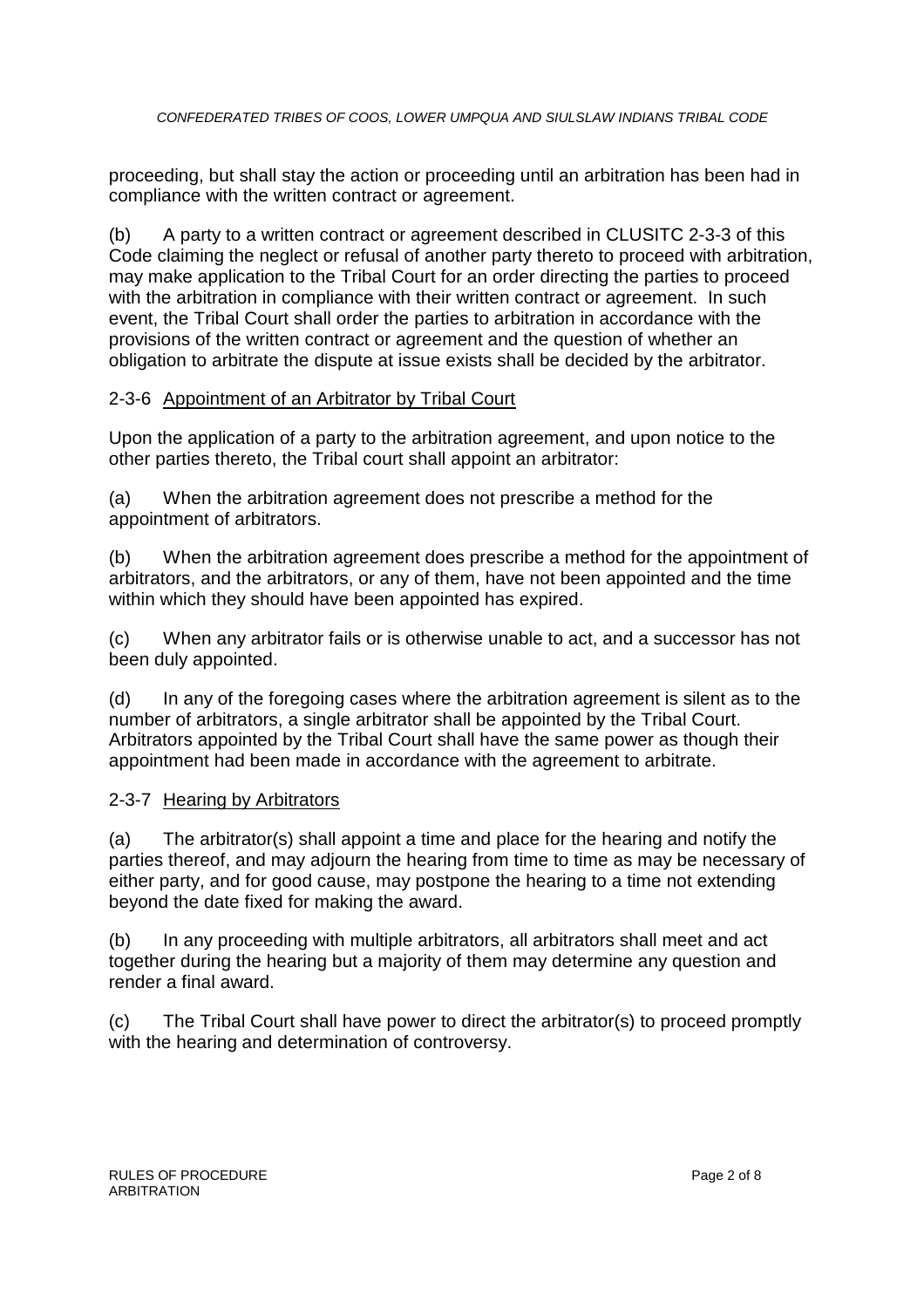### 2-3-8 Failure of Party to Appear No Bar to Hearing and Determination

If any party fails to appear before the arbitrator(s) after reasonable notice of the time and place of hearing, the arbitrator(s) may decide the controversy upon the evidence which is produced before them.

#### 2-3-9 Representation by Attorney

Any party shall have the right, at their own expense, to be represented by a licensed attorney in any arbitration proceeding or any hearing before the arbitrators.

#### 2-3-10Depositions

Depositions may be taken in the same manner and upon the same grounds as provided for in CLUSITC 1-1 and UTTCR 15 for the taking of depositions in suits pending in Tribal Court.

#### 2-3-11Advice of the Court on Tribal, State or Federal Law

At any time during an arbitration, upon request of all the parties to the arbitration, the arbitrator(s) may make application to the Tribal Court for advice on any question of Tribal law or state or federal law arising in the course of the arbitration so long as such parties agree in writing that the advice of the Tribal Court shall be final as to the question presented and that it shall bind the arbitrator(s) in rendering any award.

#### 2-3-12Time Within Which Award Shall be Rendered; Notice to the Parties

(a) If the time within which an award is rendered has not been fixed in the arbitration agreement, the arbitrator(s) shall render the award within thirty (30) days from the date the arbitration has been completed. The parties may, by written agreement, agree to extend the time in which the award may be made.

(b) An arbitration award shall be in writing and signed by the arbitrator(s). The arbitrator(s) shall provide written notice of the award to each party by certified or registered mail, return receipt requested.

#### 2-3-13Application for Order Confirming Award; Record to be Filed with Clerk of Court; Effect and Enforcement of Judgment

(a) At any time within one (1) year after an arbitration award has been rendered and the parties thereto notified thereof, any party to the arbitration may make application to the Tribal Court for an order confirming the award.

(b) Any party applying to the Tribal Court for an order confirming an arbitration award shall, at the time the award is filed with the Clerk of the Tribal Court for entry of judgment thereon, file true and correct copies of the following papers with the Clerk:

(1) The agreement to arbitrate;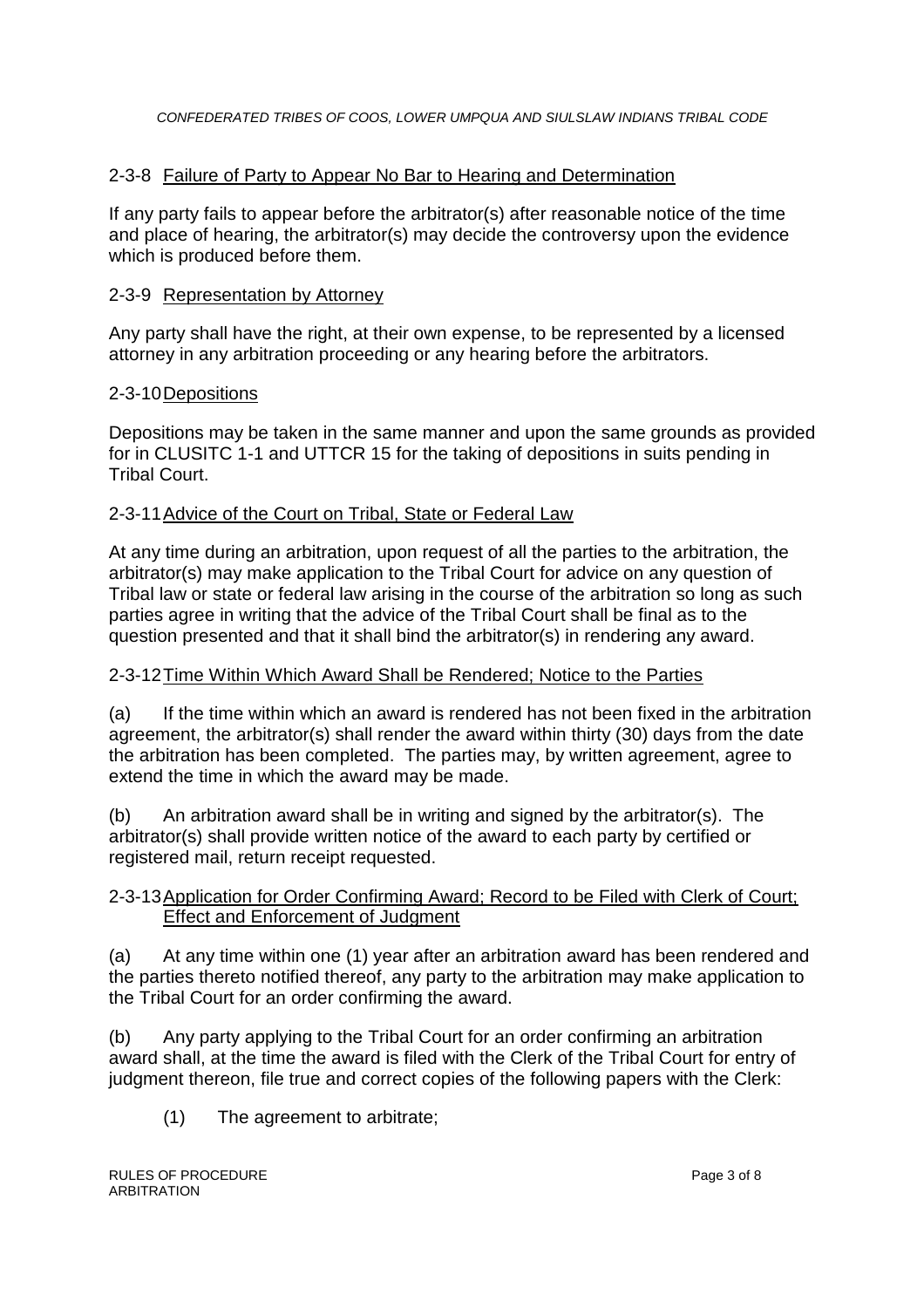- (2) If applicable, the Tribal Council resolution approving application of this Code;
- (3) Written identification of the arbitrator(s) and any material documenting the selection or appointment of the arbitrator(s);
- (4) Any written agreement requiring the reference of any question as provided in CLUSITC 2-3-11;
- (5) Each written extension of the time, if any, within which to make the award;
- (6) The award; and
- (7) Evidence that all parties to the arbitration have received notice of the filing or the intent to file an application to the Tribal Court for confirmation of the arbitration award.

(c) An arbitration award shall not be subject to review or modification by the Tribal Court, but shall be confirmed strictly as provided by the arbitrator; *provided,* that the Tribal Court may nevertheless decline to enforce any arbitration award if it finds that any of the following occurred:

- (1) The award was procured by corruption, fraud, or undue means;
- (2) There was evident partiality or corruption in the arbitrator(s);
- (3) The arbitrator(s) were guilty of misconduct in refusing to postpone the hearing, upon sufficient cause shown, or in refusing to hear evidence pertinent and material to the controversy; or of any other misbehavior by which the rights of any party have been prejudiced; or
- (4) The arbitrator(s) exceeded their powers, or so imperfectly executed them that a mutual, final, and definite award upon the subject matter submitted was not made.

Where an arbitration award is so vacated, the Tribal Court may, in its discretion, direct a rehearing by the arbitrator(s). If an arbitration award is vacated under Subsection (c)(1) or (c)(2) above, the Tribal Court may order that a rehearing be held before a different arbitrator or arbitrators.

(d) In any of the following cases where the Tribal Court is authorized to make an order regarding arbitration, the Tribal Court may make an order modifying or correcting the arbitration award upon the application of any party to the arbitration:

- (1) Where there was an evident material miscalculation of figures or an evident material mistake in the description of any person, thing, or property referred to in the award;
- (2) Where the arbitrator(s) have awarded upon a matter not submitted to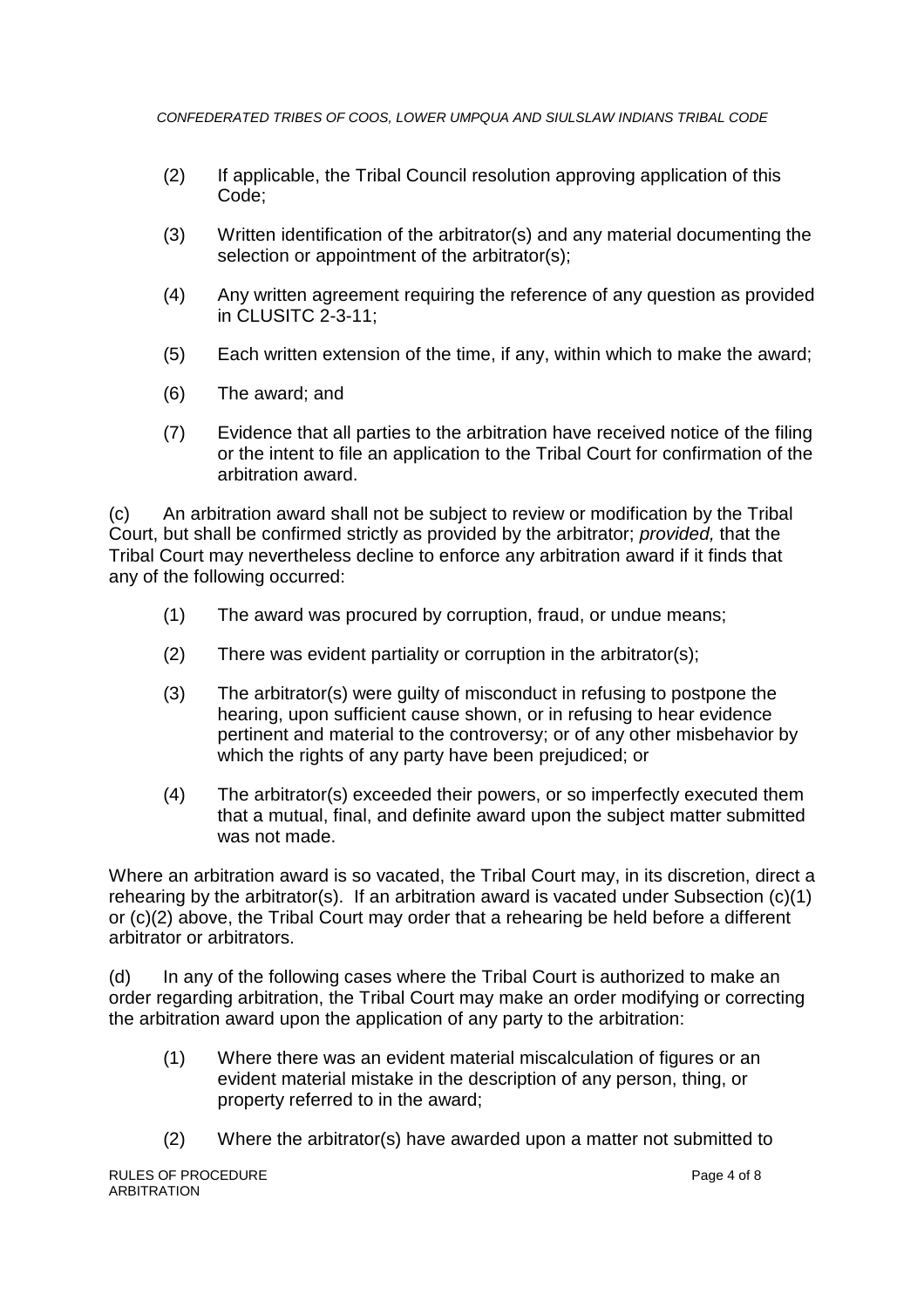them, unless it is a matter not affecting the merits of the decision upon the matter submitted; or

(3) Where the arbitration award is imperfect in matter of form not affecting the merits of the controversy.

The order may modify and correct the award, so as to effect the intent thereof and promote justice between the parties.

(e) The judgment confirming an award shall be docketed as if it were rendered in a civil action. The judgment so entered shall have the same force and effect in all respects as, and be subject to all the provisions of law relating to, a judgment in a civil action, and it may be enforced as if it has been rendered in a civil action in the Tribal Court. When the award requires the performance of any other act than the payment of money, the Tribal Court may direct the enforcement thereon in the manner provided by law.

#### 2-3-14Arbitration Award Shall Not Be Appealable

No further appeal may be taken from an order issued by the Tribal Court pursuant to this Code enforcing an agreement to arbitrate or an award issued by an arbitrator.

#### 2-3-15Jurisdiction of the Tribal Court

(a) The Tribal Court shall have jurisdiction over an action to enforce an agreement to arbitrate, to compel arbitration pursuant to such an agreement to arbitrate and to enforce an award made by an arbitrator pursuant to such agreement to arbitrate contained in any written contract or agreement described in CLUSITC 2-3-3 of this Code.

(b) The parties consent to the jurisdiction of a state or federal court contained in a written contract or agreement described in CLUSITC 2-3-3 of this Code, and any waiver of the obligation of the parties to exhaust Tribal Court remedies shall be valid and enforceable in accordance with its terms only when approved in writing by the Tribal Council.

#### 2-3-16Police Powers and Judgment Enforcement Remedies

The Tribes' police powers shall be available to secure and support any arbitration award under this Code, and all police or other law enforcement officials of the Tribes shall carry out any orders that may be entered by the Tribal Court pursuant to this Code within the jurisdiction of the Tribal Police.

#### 2-3-17Costs of Arbitration

Unless the written contract or agreement provides otherwise, the costs of arbitration shall be borne equally by the parties.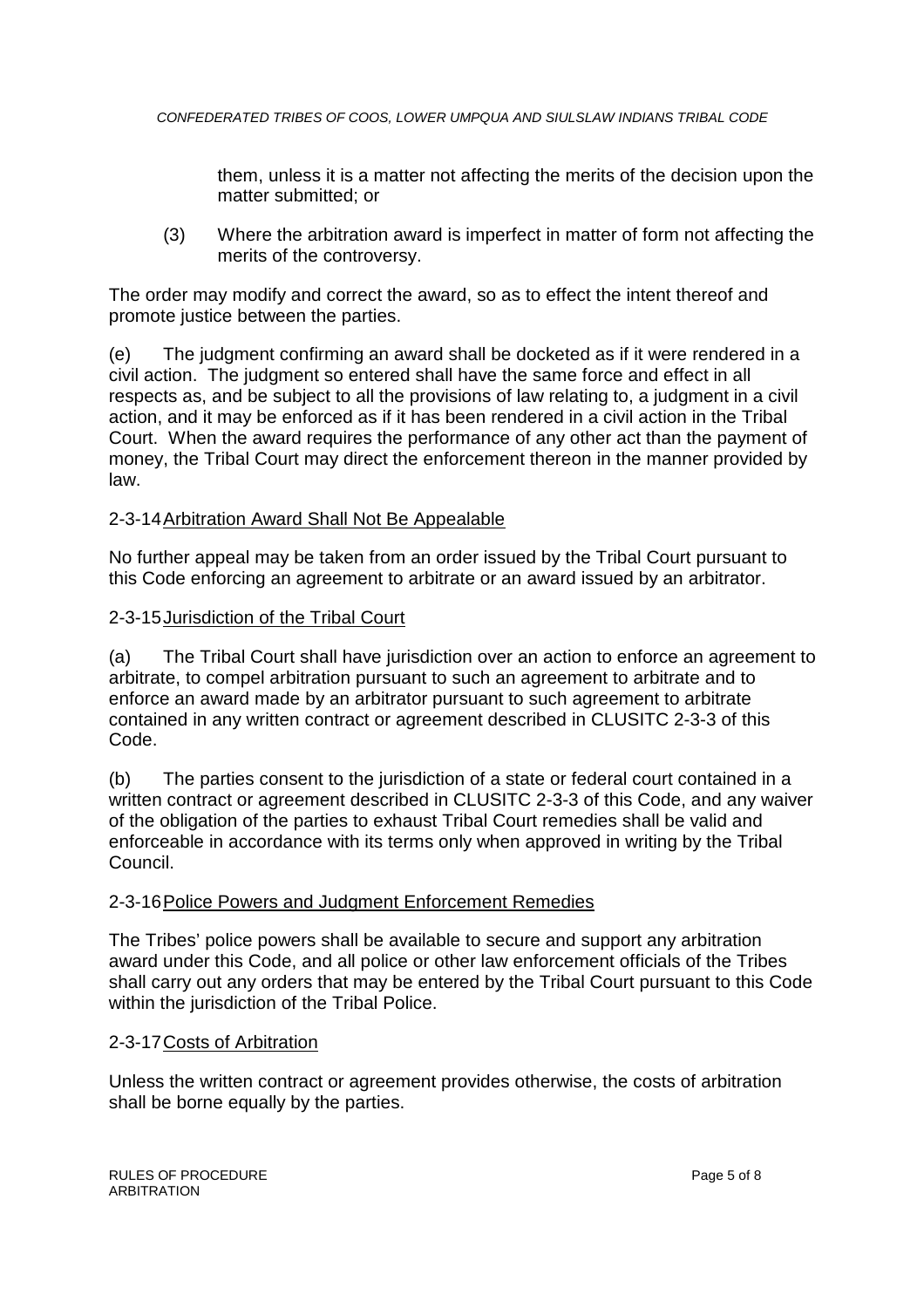#### 2-3-18 Severability

If any section or part thereof of this Code or the application thereof to any party shall be held invalid for any reason whatsoever by the Tribal Court, the remainder of the relevant section or part of this Code shall not be affected thereby and shall remain in full force and effect.

#### 2-3-19No Waiver of Sovereign Immunity

Nothing in this Code is or shall be interpreted to constitute a waiver of the sovereign immunity of the Tribes or any of its officers, employees or agents acting within the scope of their authority.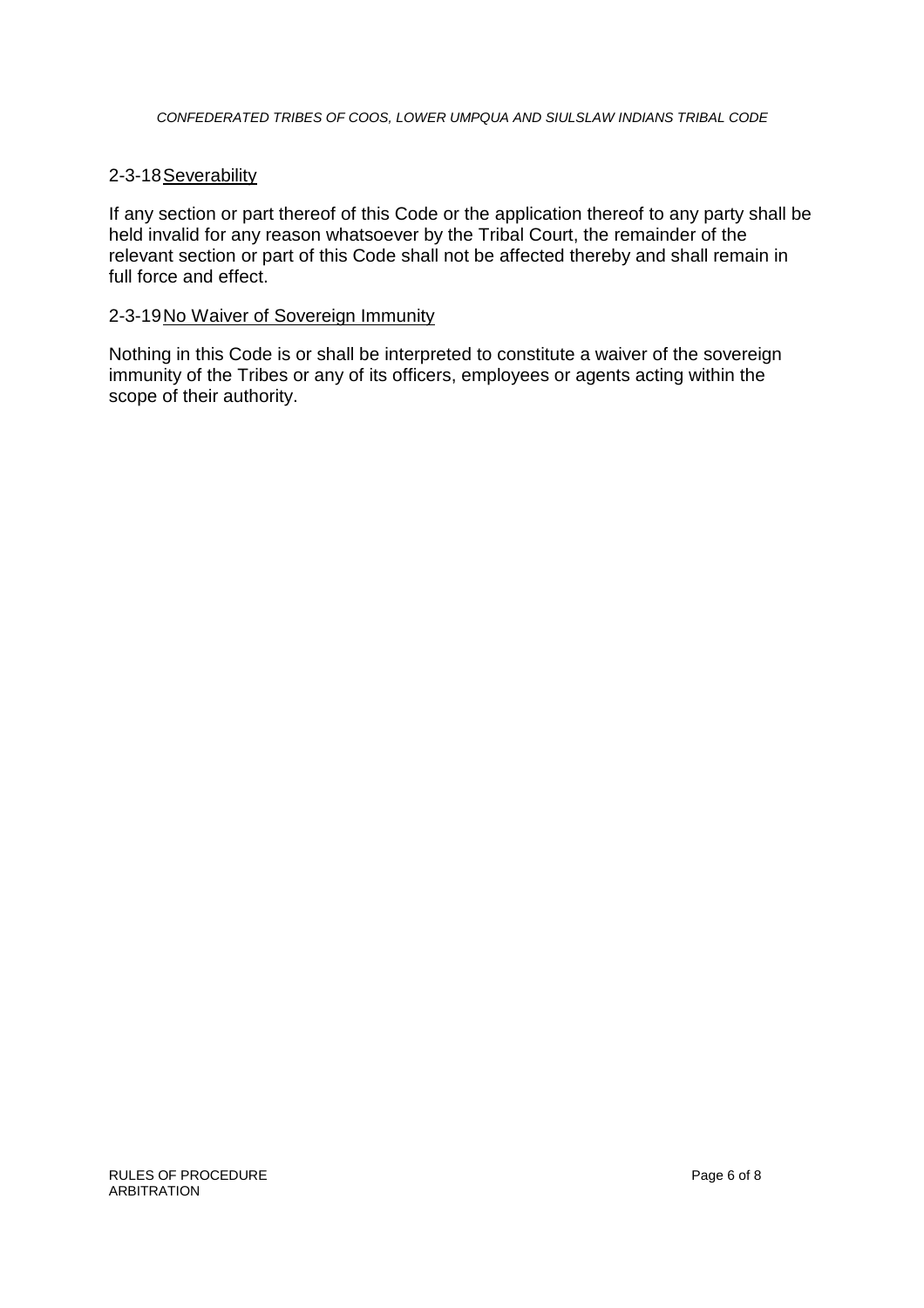APPENDIX A

# LEGISLATIVE HISTORY AND EDITORIAL CHANGES

RULES OF PROCEDURE **Page 7 of 8** ARBITRATION